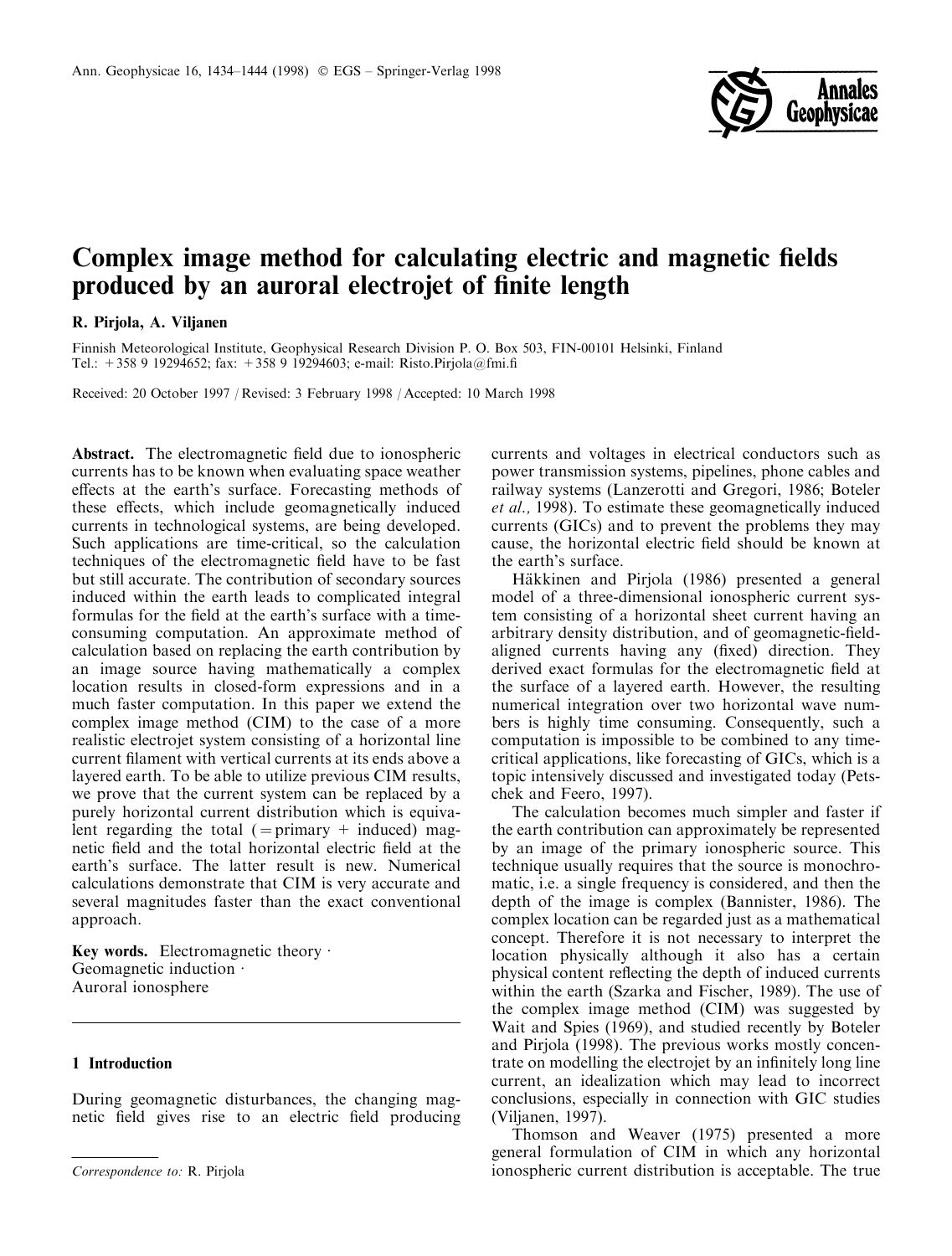current system in the earth's near-space is not horizontal but field-aligned currents between the ionosphere and the magnetosphere are important and must be taken into account. However, the well-known theorem by Fukushima (1976) shows that the real three-dimensional current system consisting of a vertical (field-aligned) current and horizontal currents is equivalent to a purely horizontal ionospheric current distribution as far as the earth-surface magnetic field due to the currents is considered. It would be tempting to assume that the equivalence is also valid for the electric field, making Thomson and Weaver's CIM formulation applicable to the real situation. In this paper (Appendix) we prove that this is the case, i.e. the equivalence concerns the total horizontal ( $=$  primary  $+$  induced) electric field as well. In the case of the electric field the induction in the earth, which is not treated by Fukushima, plays a significant role. A laterally uniform conductivity structure of the earth is assumed here.

Consequently, by combining the new equivalence result with Thomson and Weaver's treatment this paper provides an extension to previous CIM works. The theory is discussed, and numerical calculations show that CIM results very accurately agree with exact computations based on Häkkinen and Pirjola (1986). The particular model discussed in this paper consists of an electrojet represented by a line current of finite length with vertical currents at its ends. An extension to more complicated current systems constructed of a set of horizontal finite-length filaments with vertical currents at the ends is straightforward.

Mogilatov (1996) has also shown that a radial current sheet can equivalently be replaced by a vertical electric dipole. Aiming at controlled-source geophysical prospecting, he only considers the simpler case in which the current sheet lies at the air-earth interface (see also Wait, 1997).

#### 2 Theory

Let us consider a horizontal line current of a finite length  $L$  at the height  $h$  above the earth's surface (Fig. 1). Field-aligned currents at the ends ensure current continuity, and in auroral regions they can be well approximated by vertical currents (Amm, 1995). A line current is a simple model of an electrojet, which is rather an ionospheric current sheet with a complicated horizontal distribution. In principle, any current system can be constructed as a superposition of a set of simple ``U''-shaped currents depicted in Fig. 1.

Layered-earth models are considered in this paper, which is a reasonable large-scale approximation relevant in particular to GIC investigations. Lateral inhomogeneities of the earth's conductivity would cause additional complications. The standard coordinate system used in this paper is also defined in Fig. 1. We assume that the time dependence is given by  $exp(i\omega t)$  thus considering a single frequency  $\omega$ .

To derive CIM for an electrojet shown in Fig. 1, it seems natural to consider the complex image of a vertical current and combine it with the result by Thomson and Weaver (1975). From the theoretical viewpoint it is essential that considering the horizontal and vertical parts separately both contain divergent currents that cause accumulation of charges. Only when the two parts are put together are the charges cancelled. Thomson and Weaver derive the following formula for the complex skin depth  $p$  (with different notation):

$$
p = \frac{Z}{i\omega\mu_0} \quad , \tag{1}
$$

where Z is the plane wave surface impedance,  $\omega$  is the angular frequency and  $\mu_0$  is the vacuum permeability. A recursion formula for the surface impedance associated with a layered earth is given by Wait  $(1981, pp. 52-53)$ . The plane wave assumption now means that the two spatial wave numbers should be set equal to zero in Wait's equations. A straightforward and simple derivation of Eq. (1) is presented by Boteler and Pirjola (1998) in the case of an infinitely long line current.

Since the surface impedance  $Z$  is generally a function of a wave number, denoted by b (or as indicated above a function of a two-dimensional wave number vector), p defined by Eq. (1) also depends on  $b$ . For a plane wave field  $b$  is equal to zero, but for other fields  $b$  gets nonzero values. Consequently, the use of the plane wave surface impedance in Eq. (1) involves an approximation. It should be noted that  $p$  expressed by Eq. (1) in the wave number domain equals the "inductive response" function" introduced in the geoelectromagnetic induction literature (e.g. Schmucker, 1970).



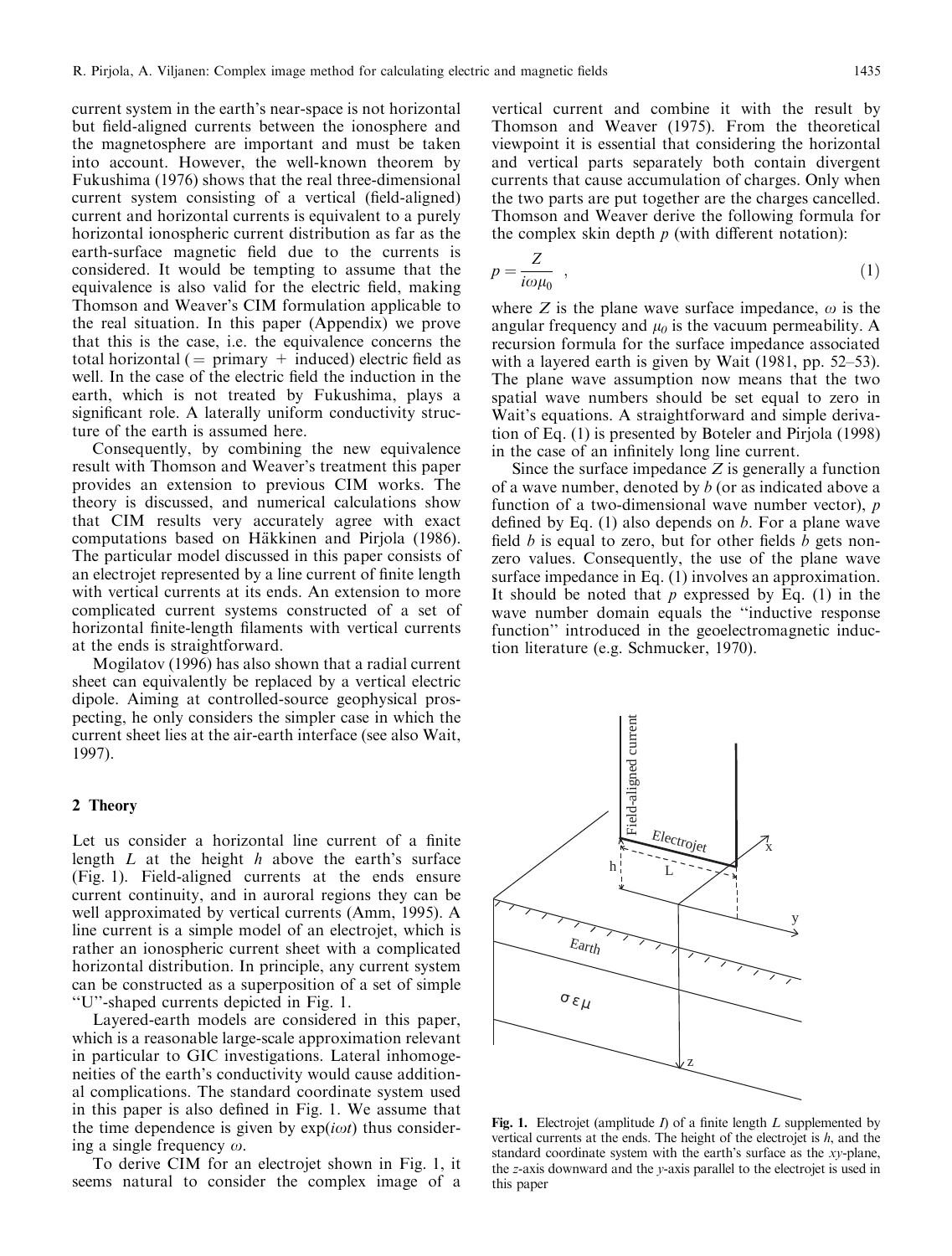The image is situated at  $z = h + 2p$  when the primary source lies at  $z = -h$ . Thomson and Weaver's treatment implicitly presumes that the horizontal ionospheric current is non-divergent. Therefore it is not clear whether Eq. (1) is also applicable to a divergent horizontal part of a more complicated electrojet system.

A vertical current is a superposition of successive vertical dipoles, which create an electromagnetic field expressible in terms of a Hertz vector (e.g. Wait, 1981, p. 16). Calculating the superposition integral and following exactly the same strategy with the surface impedance and the reflection coefficient as that used by Boteler and Pirjola (1998), we obtain the following formula for the complex skin depth implying the location of the starting point of the image current at  $z = h + 2p$ :

$$
p = \frac{Z}{i\omega\mu_0} \frac{1}{1 - \frac{b^2}{k_0^2}} \tag{2}
$$

where  $k_0$  is the propagation constant of the air given by Eq. (A2) (Appendix) with air parameters. Because  $k_0$  is very small, usually approximated equal to zero in geomagnetic induction problems, the complex skin depths given by Eqs. (1) and (2) are not equal. Furthermore, the dependence of the right-hand side of Eq. (2) on the wave number  $b$  makes the situation more complicated. All this indicates that the vertical image currents do not start exactly at the same complex points as the divergence points of the horizontal image currents. Consequently, a mere image current is not sufficient to describe the earth contribution in the case of a system consisting of horizontal and vertical currents, but image charges exist as well.

The existence of image charges can be understood by considering the "U"-shaped primary current shown in Fig. 1 as follows: the vertical electric field produced by the vertical currents causes charge accumulation at the interfaces between different media. The surface charges then create an electric field component parallel to the  $x$ axis, i.e. perpendicular to the electrojet. If we now try to calculate the total field by using only two  $"U"$ -currents: the primary one and the secondary image current at a complex location, we will not obtain any electric  $x$ component. This contradiction would obviously be avoided by also having image charges.

However, due to the inconvenient b-dependence appearing in Eq. (2), the location of the image charges is unclear and the simplicity involved in complex image formulations is lost. We will therefore proceed in another way with vertical currents. Considering the magnetic field at the earth's surface the vertical currents may be replaced by equivalent horizontal currents (Fukushima, 1976; Amm, 1997). (More precisely, the equivalence is only true with the accuracy of neglecting the displacement currents. Furthermore, these previous works do not explicitly take into account the effect of telluric currents.)

In the Appendix we consider a "U"-shaped current (Fig. 1) and show that it is equivalent with the horizontal system depicted in Fig. 2 regarding both the total  $($  = primary + induced) magnetic and the total horizontal electric field at the earth's surface. It is worth noticing that the equivalence is also valid for the primary and induced magnetic fields separately, but as concerns the horizontal electric field, the equivalence only holds true for the total field.

Thus a realistic electrojet system containing vertical currents can be replaced by a purely horizontal current distribution (provided we are not concerned about the vertical electric field). This greatly simplifies the use of CIM since the formulation by Thomson and Weaver (1975) is then directly applicable.

In the Appendix, Eq. (A22) with the opposite sign, we show that the expression of the vector potential caused by a horizontal current distribution equivalent to a vertical current filament (amplitude  $I$ ) flowing parallel to the z-axis down to the ionosphere at  $z = -h$  is

$$
A_h = -\frac{\mu_0 I}{4\pi} \frac{\rho}{\sqrt{\rho^2 + (z+h)^2} + |z+h|} \hat{e}_{\rho} . \tag{3}
$$

The vector potential due to the downward vertical current is (Eq. A17)

$$
A_{v} = -\frac{\mu_{0} I}{4\pi} \log \left( \sqrt{\rho^{2} + (z+h)^{2}} + (z+h) \right) \hat{e}_{z} \quad . \tag{4}
$$

The secondary field produced by the image is obtained by changing the sign of  $A_h$  in Eq. (3) and replacing h by  $h+2p$  where p is given in Eq. (1). The field of a horizontal current filament can be similarly calculated in a closed form using Eqs.  $(A12)$ – $(A14)$ , and consequently the total field created by the "U"-current is obtainable.

The mathematical derivation presented by Thomson and Weaver (1975) shows that the CIM approximation is acceptable if the modulus of the complex depth is smaller than a characteristic horizontal changing size of the field, or alternatively very much larger. The former requirement is also included in the treatment by Boteler and Pirjola (1998). Wait and Spies (1969) regard the CIM formulation as valid provided the modulus of the complex skin depth in the earth is smaller than the distance between the source or its mirror image and the point of observation, which criterion is actually also mentioned by Thomson and Weaver. We have observed in practice that CIM works very well for typical parameter values in geomagnetic induction: period  $10, \ldots, 1000$  s, earth resistivity  $1, \ldots, 10^5$  Qm, height of ionospheric currents 100 km, horizontal distance of the point of observation  $0, \ldots, 1000$  km.



Fig. 2. Ionospheric current system equivalent to that in Fig. 1. The current is viewed from above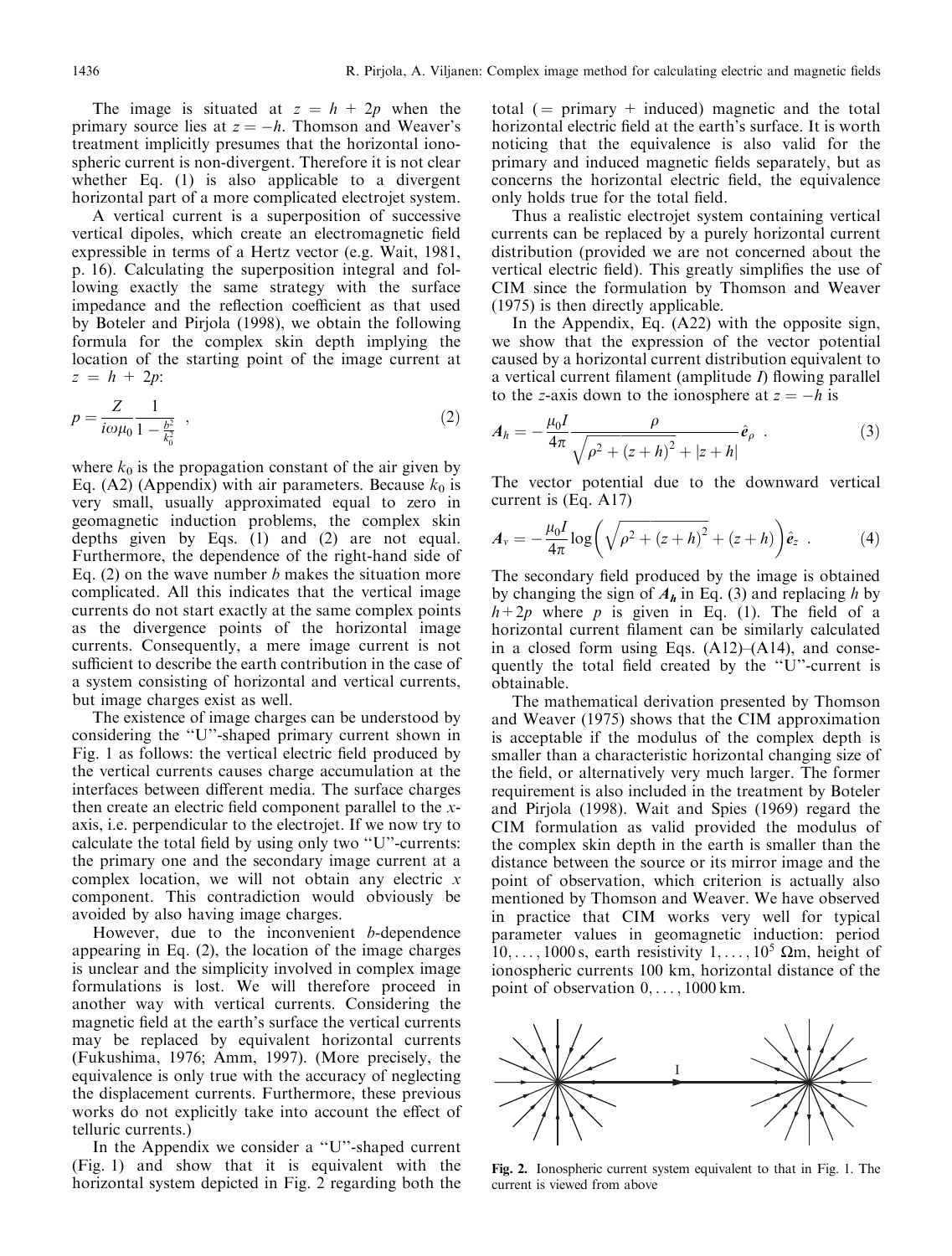## 3 Numerical results

We now compare the electromagnetic field calculated exactly and applying CIM. The case of an infinitely long line current has been investigated previously (e.g. Boteler and Pirjola, 1998), so we only discuss here an electrojet of a finite length presented in Fig. 1 and its equivalent model shown in Fig. 2.

The length, height and current strength of the electrojet are  $L = 1000$  km,  $h = 110$  km and  $I = 1000000$  A, and the period considered is  $T = 2\pi/\omega = 300$  s. The earth has three layers with thicknesses 20, 30 and  $\infty$  km, and with resistivities 100, 2000 and 50  $\Omega$ m. The earth is assumed to have the vacuum permeability  $\mu_0$ , and a permitivity of  $5\varepsilon_0$ , although the latter does not affect the results in practice. The plane wave surface impedance now gets the value of about  $0.0011+0.0015$  *i*  $\Omega$ , and so the complex skin depth obtained from Eq. (1) is  $(57 - 42 i)$  km.

The exact calculations of the electric and magnetic fields at the earth's surface due to the current system depicted in Fig. 1 are based on the integral formulas by Häkkinen and Pirjola (1986). The Gauss Integration Formula is applied to the numerical computations (Pirjola and Häkkinen, 1991). The CPU time on a Unix work station (Silicon Graphics Power Challenge) required for an exact computation of the electromagnetic field on the given grid (2000 km  $\times$  2000 km with a 50-km division) and at single frequency is in the order of 1 to 2 h, while CIM based on the equivalent current distribution shown in Fig. 2 permits the calculation in a few

seconds. (Utilizing specific routines applicable to some more restricted models may slightly decrease the difference of computer times.)

Figure 3 presents the three magnetic components and the two horizontal electric components as calculated exactly (solid lines) and using CIM (circles). The differences between the two methods are shown by the dashed lines. Figure 3 concerns an  $x$  profile (perpendicular to the electrojet) at  $y = 100$  km. The results obtained exactly and applying CIM agree very well, so there is no question about the usefulness of CIM.

Figure 4 corresponds to Fig. 3 but the profile at which the fields are calculated lies at  $y = 500$  km, i.e. at the end of the electrojet. As can be seen, the accuracy of CIM is very good again. We have also considered more distant profiles up to  $y = 1000$  km and found that the accuracy still holds true.

Figures 3 and 4 look rather similar, but it should be noted that the vertical scales are different. Near the centre of the electrojet at  $y = 100$  km  $B_x$  and  $B_z$  are much larger than  $B_v$ , and similarly  $E_v$  dominates over  $E_x$ . However, near the end of the electrojet the importance of  $B<sub>v</sub>$  and  $E<sub>x</sub>$  increases. This emphasizes the fact that modelling an electrojet by an infinitely long line current, which completely neglects  $B<sub>v</sub>$  and  $E<sub>x</sub>$ , may result in incorrect conclusions for example in GIC investigations.

It should also be noted that CIM leads to much more accurate results than letting the image lie at a real location determined by the assumption of a perfect conductor at a given depth within the earth (Lühr et al., 1984; Pirjola and Viljanen, 1989). With a real depth, the



Fig. 3a,b (For continuation see page 1438)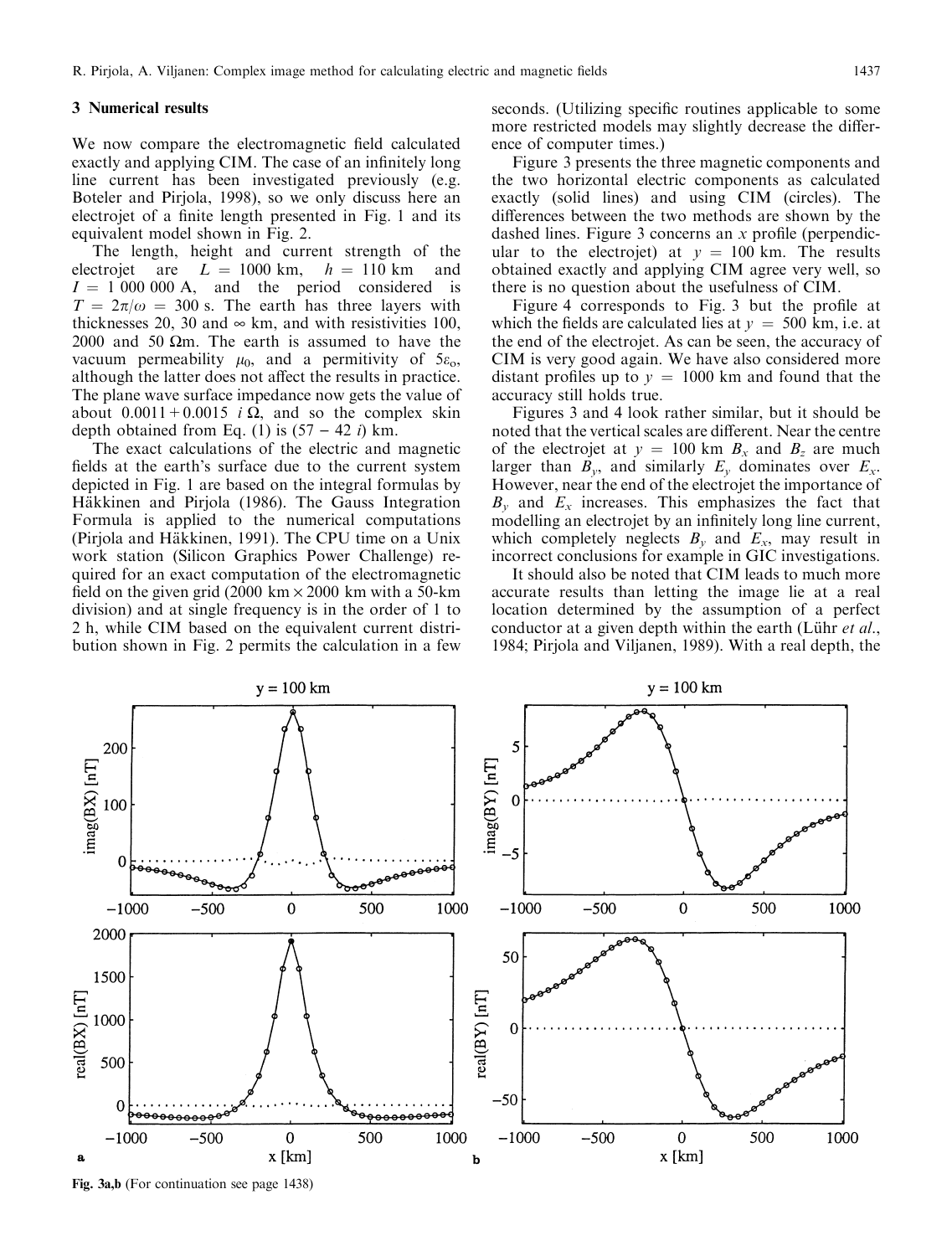

imaginary parts of the magnetic field and the real parts of the electric field are totally neglected. Based on the results shown in Figs. 3 and 4, such an approximation is not good enough for all purposes. In fact, the imaginary

parts of the magnetic field and the real parts of the electric field are associated with the time-lag between the primary source above the earth and the secondary currents within the earth.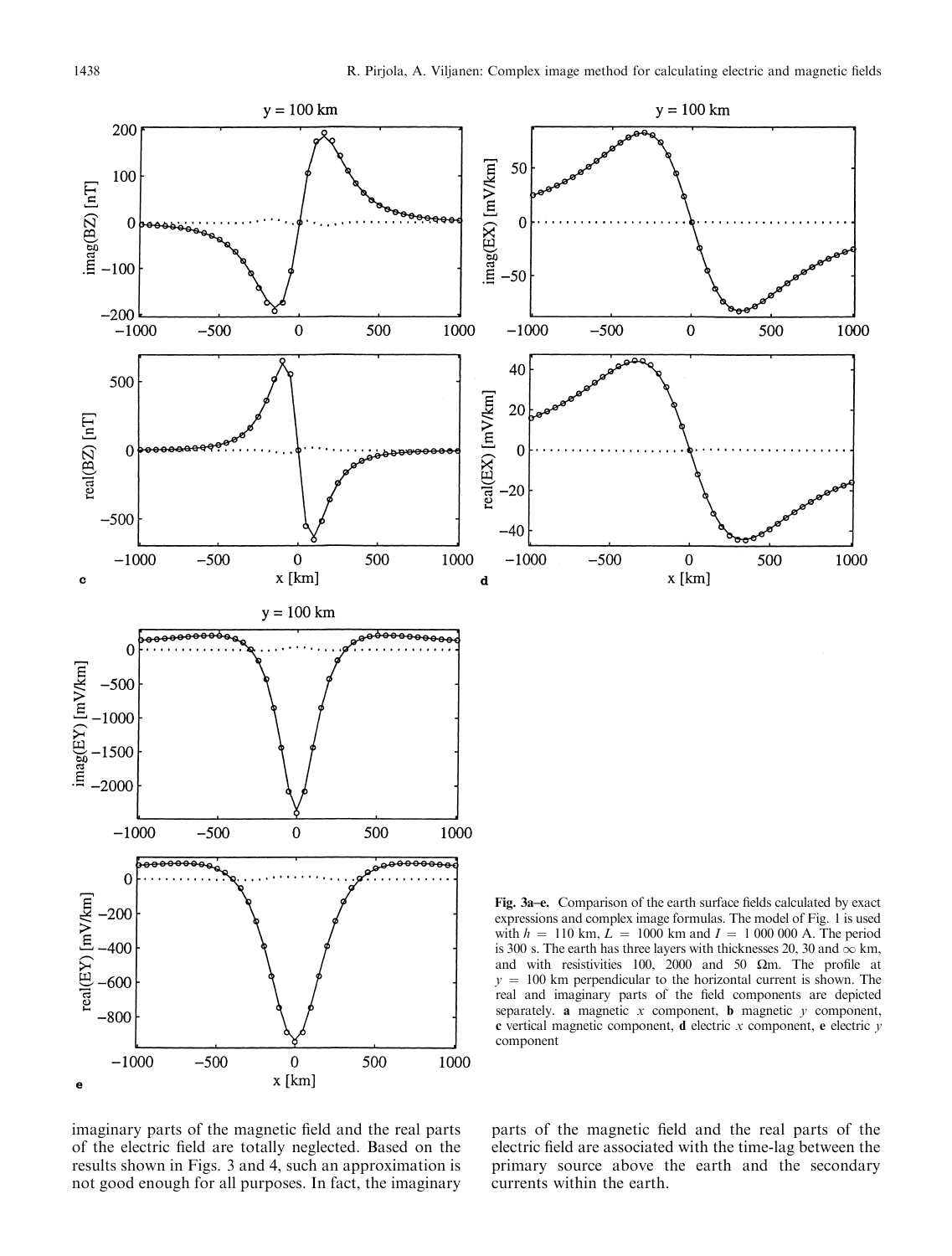$v = 500$  km



50

 $\theta$ 

 $-50$ 

 $\text{imag}(BY)$  [nT]

Fig. 4a,b (For continuation please see page 1440)

CIM is thus a very efficient mathematical tool but the complex location of the image source may also be interpreted physically by observing that the real and imaginary parts of the complex skin depth correspond to the central depths of the in-phase and out-of-phase currents flowing in the earth, respectively, (Weidelt, 1972; Szarka and Fischer, 1989).

### 4 Concluding remarks

100

50

 $\overline{0}$ 

 $\text{imag}(BX)$  [nT]

 $real(BX)[nT]$ 

 $\mathbf{a}$ 

The complex image method (CIM) is a mathematical technique applicable to problems in which the primary source of an electromagnetic field lies in the vicinity of an interface between two different media, so that the total field is composed of a primary contribution and of a secondary reflected field. In CIM the latter is calculated by replacing the reflecting medium by an image source at a complex location. The ultimate aim is to find convenient closed-form expressions of the total field.

In this paper CIM for calculating the electromagnetic field at the earth's surface due to ionospheric currents is extended to a realistic auroral electrojet of a finite length supplemented by vertical currents at both ends. The theoretical discussion is based on replacing the electrojet system by an equivalent horizontal current distribution for which CIM has been derived before. It is important to note that, as an extension to previous well-known works, the equivalence of the current systems takes account for the induction in the earth and is valid, not

only for the magnetic field, but also for the total horizontal electric field at the earth's surface.

 $v = 500$  km

The good accuracy of CIM is demonstrated here by comparing numerical results with those obtained by an exact method. The practical significance of CIM results from the fact that CPU times demanded are only a small fraction of those required by exact computations. Thus the complex image technique is extremely applicable to time-critical calculations, such as estimating or predicting geomagnetically induced currents in technological systems.

Although a relatively simple electrojet model is used as an example in this paper, the method can be directly generalized to more complicated systems. A natural approach is to construct the horizontal ionospheric current of short straight filaments. Vertical currents must then be added to keep the total current density divergence-free. As an immediate extension, time-domain calculations can be performed conveniently applying the fast Fourier transform.

# Appendix

Complex image method for a finite electrojet with vertical currents

We prove here the equivalence between the current systems in Figs. 1 and 2 by showing that together with the induction contributions they produce the same hor-

1000

1000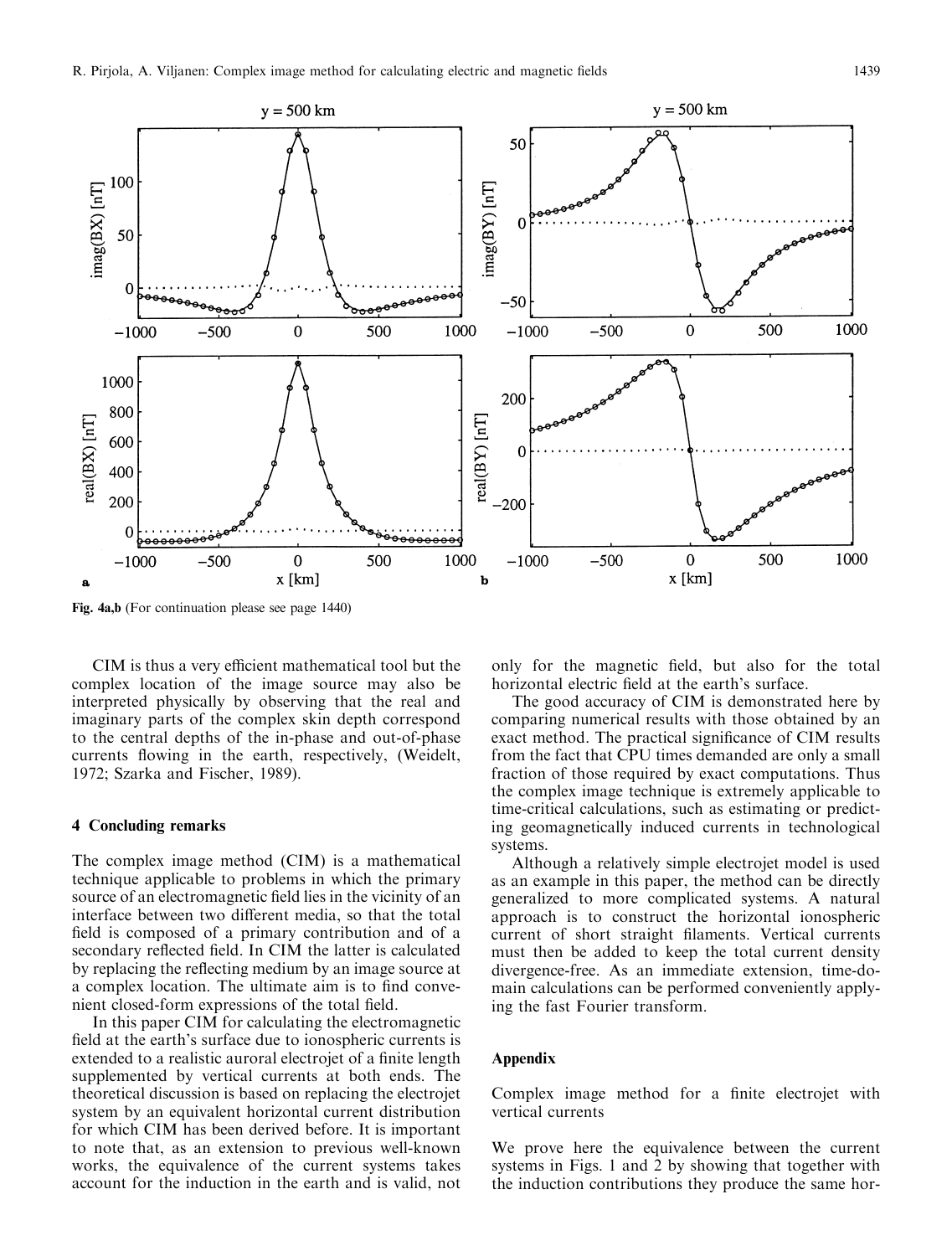

izontal electric field and the same magnetic field at the earth's surface. Then an electrojet of a finite length with vertical currents at its ends can be replaced by a purely horizontal current system, allowing the use of the com-

plex image formulation by Thomson and Weaver (1975).

To show the equivalence between Figs. 1 and 2 we consider as an auxiliary result the total electromagnetic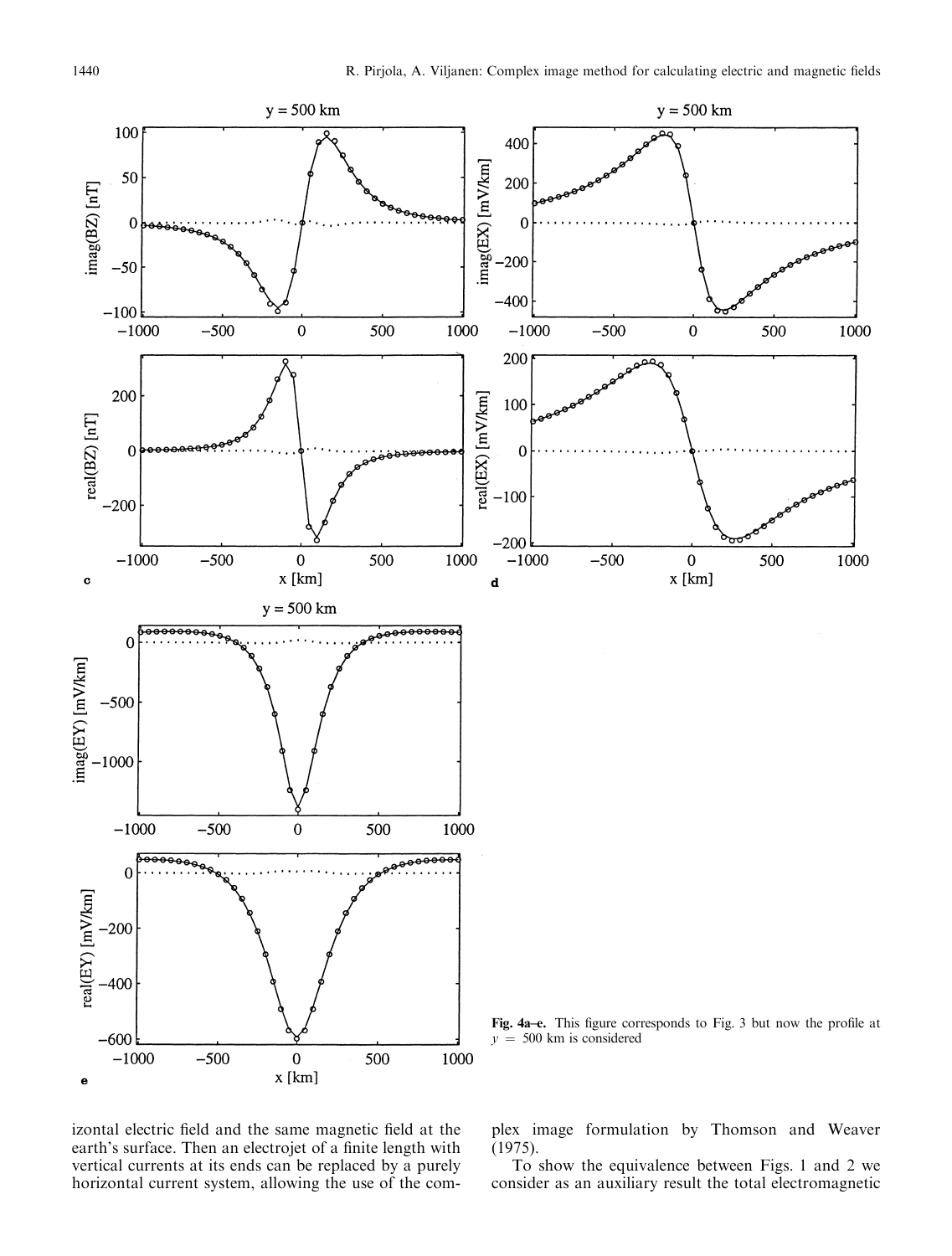field produced by the current system shown in Fig. 5 and situated at the height  $h$  above the earth's surface (the xyplane of the coordinate system). We prove that the total magnetic field and the total horizontal electric field are zero at the earth's surface (with the accuracy of neglecting the displacement currents). This then justifies the full equivalence of the current systems in Figs. 1 and 2.

For simplicity, assume that the earth is uniform. The possibility of generalizing the results to any layered structure is evident. Using cylindrical coordinates ( $\rho$ ,  $\phi$ , z) with the z-axis parallel and coinciding with the downward current, it is clear that the fields are independent of the  $\phi$  coordinate. Then the Maxwell equations imply that the triplets ( $E_{\phi}$ ,  $B_{\rho}$ ,  $B_{z}$ ) and ( $E_{\rho}$ ,  $E_{z}$ ,  $B_{\phi}$ ) are independent of each other. The latter components give the electromagnetic field in the present problem. We assume the time-dependence  $e^{i\omega t}$  and denote the permeability, permitivity and conductivity by  $\mu$ ,  $\varepsilon$  and  $\sigma$ .

It follows from the Maxwell equations that outside the primary sources the magnetic field satisfies:

$$
\frac{\partial}{\partial \rho} \left( \frac{1}{\rho} \frac{\partial (\rho B_{\phi})}{\partial \rho} \right) + \frac{\partial^2 B_{\phi}}{\partial z^2} + k^2 B_{\phi} = 0 , \qquad (A1)
$$

where the wave number is defined by

$$
k^2 = \omega^2 \mu \varepsilon - i\omega \mu \sigma, -\frac{\pi}{4} \le \arg k \le 0 \quad . \tag{A2}
$$

When  $B_{\phi}$  is known, the electric field is obtained from Ampère's law

$$
\mu(\sigma + i\omega \varepsilon) E_{\rho} = -\frac{\partial B_{\phi}}{\partial z} \quad , \tag{A3}
$$

$$
\mu(\sigma + i\omega \varepsilon) E_z = \frac{1}{\rho} \frac{\partial (\rho B_{\phi})}{\partial \rho} .
$$
 (A4)

Considering  $\mu$ ,  $\varepsilon$  and  $\sigma$  as earth parameters, the field within the earth  $(z > 0)$  can be calculated from Eqs.  $(A1)–(A4)$ .



Fig. 5. Current system consisting of a downward vertical current and a radial horizontal current distribution at the height h above the earth's surface

Equation (A1) is solved by the standard method of the separation of variables. A physically acceptable solution in the earth  $(z > 0)$  is

$$
B_{\phi} = \int_{0}^{\infty} D(b) J_1(b\rho) e^{-\kappa z} db , \qquad (A5)
$$

where

$$
\kappa^2 = b^2 - k^2, -\frac{\pi}{2} < \arg \kappa \le \frac{\pi}{2} \tag{A6}
$$

and  $J_1$  is the Bessel function.

Equations (A3) and (A4) yield

$$
E_{\rho} = -\frac{i\omega}{k^2} \int_{0}^{\infty} \kappa D(b) J_1(b\rho) e^{-\kappa z} db , \qquad (A7)
$$

$$
E_z = -\frac{i\omega}{k^2} \int_0^\infty bD(b)J_0(b\rho)e^{-\kappa z} db , \qquad (A8)
$$

where Eq. (A2) and the relation  $dJ_v(\alpha)/d\alpha$  $+(v/\alpha)J_v(\alpha) = J_{v-1}(\alpha)$  were applied.

The secondary field in the air  $(z < 0)$  due to earth currents and charges can be calculated exactly in the same way by substituting the air parameters  $\mu_0$ ,  $\varepsilon_0$ ,  $\sigma_0$ ,  $k_0$ and  $\kappa_0$  for  $\mu$ ,  $\varepsilon$ ,  $\sigma$ ,  $k$  and  $\kappa$ . The only difference compared to the preceding calculation is that we now must choose the z-dependence  $e^{\kappa_0 z}$ . Hence

$$
B_{\phi} = \int_{0}^{\infty} C(b) J_1(b\rho) e^{\kappa_0 z} db , \qquad (A9)
$$

$$
E_{\rho} = \frac{i\omega}{k_0^2} \int\limits_0^\infty \kappa_0 C(b) J_1(b\rho) e^{\kappa_0 z} db , \qquad (A10)
$$

$$
E_z = -\frac{i\omega}{k_0^2} \int\limits_0^\infty bC(b)J_0(b\rho)e^{\kappa_0 z} db . \qquad (A11)
$$

Equations  $(A5)$ – $(A11)$  take exact account for the displacement currents generally ignorable in geomagnetic induction studies.

To apply boundary conditions at the earth's surface  $(z = 0)$ , we also need expressions of the primary field. Because there are no charges associated with the current both the electric and the magnetic field are expressible in terms of the vector potential  $A = A(r,t)$ :

$$
E = -\frac{\partial A}{\partial t} = -i\omega A \quad , \tag{A12}
$$

$$
\mathbf{B} = \nabla \times \mathbf{A} \tag{A13}
$$

The vector potential can be calculated using a retarded integral over the current density (Stratton, 1941, p. 428). However, to simplify the calculation, we neglect the retardation, i.e. ignore the displacement currents. Then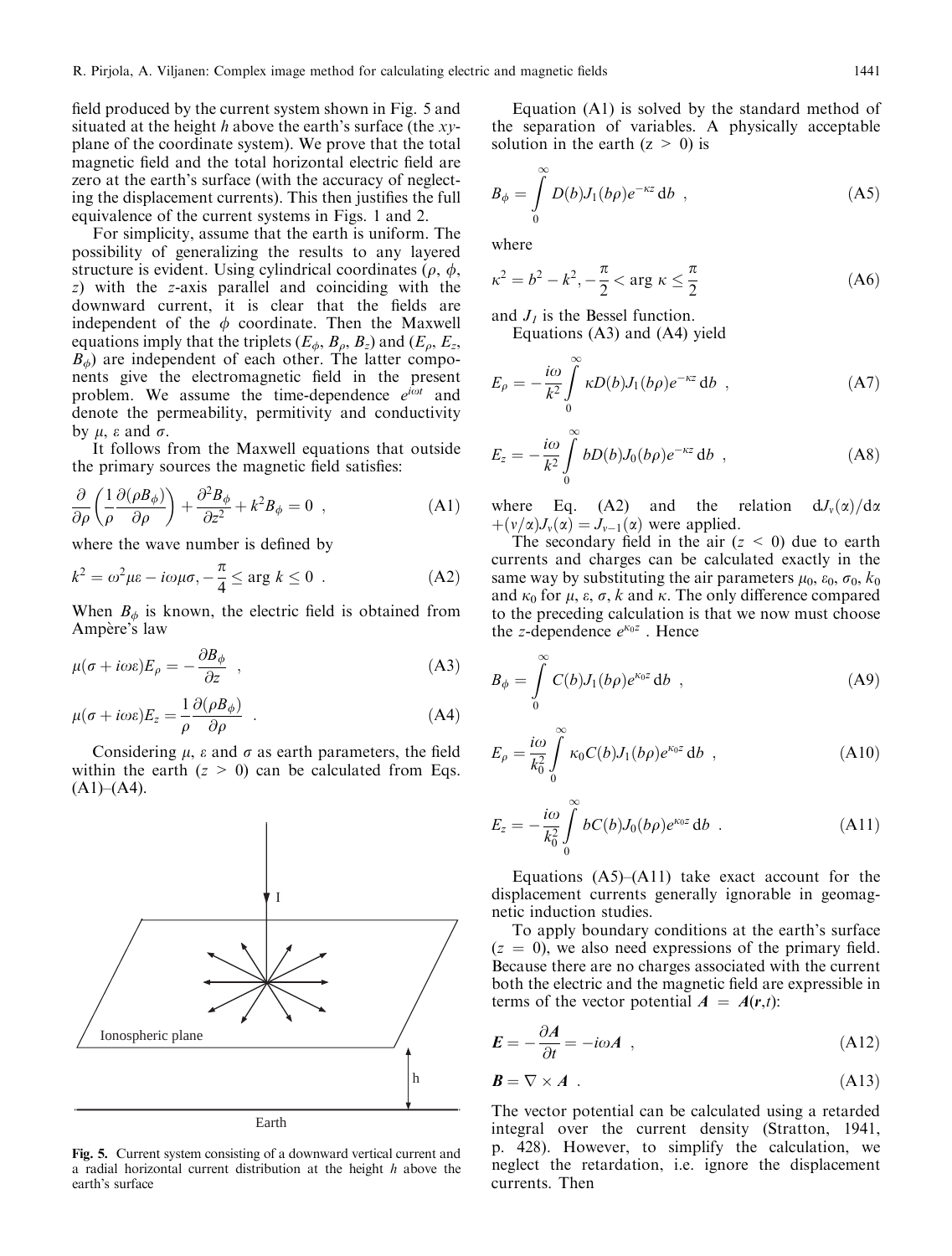$2\pi$ 

$$
A(\mathbf{r},t) = \frac{\mu_0}{4\pi} \mathbf{e}^{i\omega t} \int \frac{j(\mathbf{r}')}{R} \, \mathrm{d}V' \quad , \tag{A14}
$$

where  $R = |\mathbf{r} - \mathbf{r}'|$ ,  $\mathbf{j} = \mathbf{j}_h + \mathbf{j}_v$  and

$$
\dot{\mathbf{j}}_h = \frac{I}{2\pi\rho} \delta(z+h)\hat{\mathbf{e}}_\rho , \qquad (A15)
$$

$$
\mathbf{j}_{v} = I\delta(x)\delta(y)(1 - \Theta(z+h))\hat{e}_{z} . \tag{A16}
$$

The total current is denoted by I, and  $\delta$  and  $\Theta$  are the Dirac delta and Heaviside step functions, respectively, and the unit vectors are denoted by  $\hat{e}$ .

Applying Gradshteyn and Ryzhik (1980, p. 81, Eq. 2.261), we obtain for the vertical component of  $\vec{A}$ 

$$
A_{v} = -\frac{\mu_{0}I}{4\pi} \log \left( \sqrt{\rho^{2} + (z+h)^{2}} + (z+h) \right) \hat{e}_{z} \quad . \quad (A17)
$$

Formally  $A_{\nu}$  also contains another term proportional to  $log(\infty)$ , which is a result of neglecting retardation, while on the other hand the current is allowed to continue to infinity. This conclusion is supported by noting that the electric field has a logarithmic spatial dependence also in the case of an infinite line current if the retardation is ignored. Then in the exact formula the logarithm is replaced by a Hankel function having a proper behaviour for large arguments (e.g. Pirjola, 1982, p. 36). Regarding the magnetic field, a constant in the vector potential plays no role. Another justification for the omission of  $log(\infty)$  is obtained because the complex image we are aiming at in this paper would also produce a logarithmic infinity evidently cancelling that due to the primary current.

A substitution of Eq. (A15) into Eq. (A14) yields for the horizontal component of A

$$
A_h = \frac{\mu_0 I}{8\pi^2} \int_0^{2\pi} (\hat{\mathbf{e}}_y \cos \varphi + \hat{\mathbf{e}}_x \sin \varphi) d\varphi
$$
  
 
$$
\times \int_0^{\infty} \frac{d\rho'}{\sqrt{(x - \rho' \sin \varphi)^2 + (y - \rho' \cos \varphi)^2 + (z + h)^2}}
$$
  
(A18)

where  $\varphi$  is just a variable of integration not equal to the cylindrical coordinate  $\phi$ . The integration over  $\rho'$  can be performed applying Gradshteyn and Ryzhik (1980, p. 81, Eq. 2.261), ignoring again a  $log(\infty)$  term. Consequently,

$$
A_h = -\frac{\mu_0 I}{8\pi^2} \left( \hat{e}_y \int\limits_0^{2\pi} \cos\varphi \log(r - x \sin\varphi - y \cos\varphi) d\varphi \right)
$$
\n(A19)

$$
+\hat{\mathbf{e}}_x \int\limits_0^{2\pi} \sin \varphi \log(r - x \sin \varphi - y \cos \varphi) d\varphi \Bigg) ,
$$

where  $r = \sqrt{x^2 + y^2 + (z+h)^2}$ . The integrals in Eq.  $(A19)$  can be modified by integration by parts:

$$
\int_{0} \cos \varphi \log(r - x \sin \varphi - y \cos \varphi) d\varphi
$$
\n
$$
= -\int_{0}^{2\pi} \frac{y \sin^{2} \varphi - x \sin \varphi \cos \varphi}{r - x \sin \varphi - y \cos \varphi} d\varphi ,
$$
\n(A20)

$$
\int_{0}^{2\pi} \sin \varphi \log(r - x \sin \varphi - y \cos \varphi) d\varphi
$$

$$
= -\int_{0}^{2\pi} \frac{x \cos^2 \varphi - y \sin \varphi \cos \varphi}{r - x \sin \varphi - y \cos \varphi} d\varphi . \tag{A21}
$$

The right-hand sides of Eq. (A20) and (A21) can be evaluated by the calculus of residues (Arfken, 1985, pp.  $400-421$ , and after tedious work the final result is

$$
A_h = \frac{\mu_0 I}{4\pi} \frac{\sqrt{\rho^2 + (z+h)^2} - |z+h|}{\rho} \hat{e}_\rho
$$
  
=  $\frac{\mu_0 I}{4\pi} \frac{\rho}{\sqrt{\rho^2 + (z+h)^2} + |z+h|} \hat{e}_\rho$  (A22)

Applying Eqs. (A13), (A17) and (A22) it is seen that the current system shown in Fig. 5 produces no primary magnetic field for  $z > -h$ . (cf. Fukushima, 1976).

The primary electric field is obtained from Eqs. (A12), (A17) and (A22):

$$
E_{\rho} = -\frac{i\omega\mu_0 I}{4\pi} \frac{\sqrt{\rho^2 + (z+h)^2} - |z+h|}{\rho} , \qquad (A23)
$$

$$
E_z = \frac{i\omega\mu_0 I}{4\pi} \log \left( \sqrt{\rho^2 + (z+h)^2} + (z+h) \right) .
$$
 (A24)

In Eq. (A24) the logarithm is taken of a number having a unit of length [as in Eq.  $(A17)$ ]. This difficulty, which would require a more detailed examination, follows from the neglect of the retardation. However, because we do not need  $E_z$ , it will not be considered further here.

 $E<sub>o</sub>$  and  $B<sub>o</sub>$  are continuous across the earth's surface. Thus, from Eqs.  $(A5)$ ,  $(A7)$ ,  $(A9)$ ,  $(A10)$  and  $(A23)$  we obtain at  $z = 0$ :

$$
-\frac{i\omega\mu_0 I}{4\pi} \frac{\sqrt{\rho^2 + h^2} - h}{\rho} + \frac{i\omega}{k_0^2} \int_0^\infty \kappa_0 C(b) J_1(b\rho) \, db \quad (A25)
$$

$$
= -\frac{i\omega}{k^2} \int_0^\infty \kappa D(b) J_1(b\rho) \, db \ ,
$$

$$
\int_0^\infty C(b) J_1(b\rho) \, db = \int_0^\infty D(b) J_1(b\rho) \, db \ . \quad (A26)
$$

Multiply Eq. (A26) by  $\rho J_1(b' \rho)$ ,  $(b' > 0)$ , and integrate both sides over  $\rho$  from 0 to  $\infty$ . The use of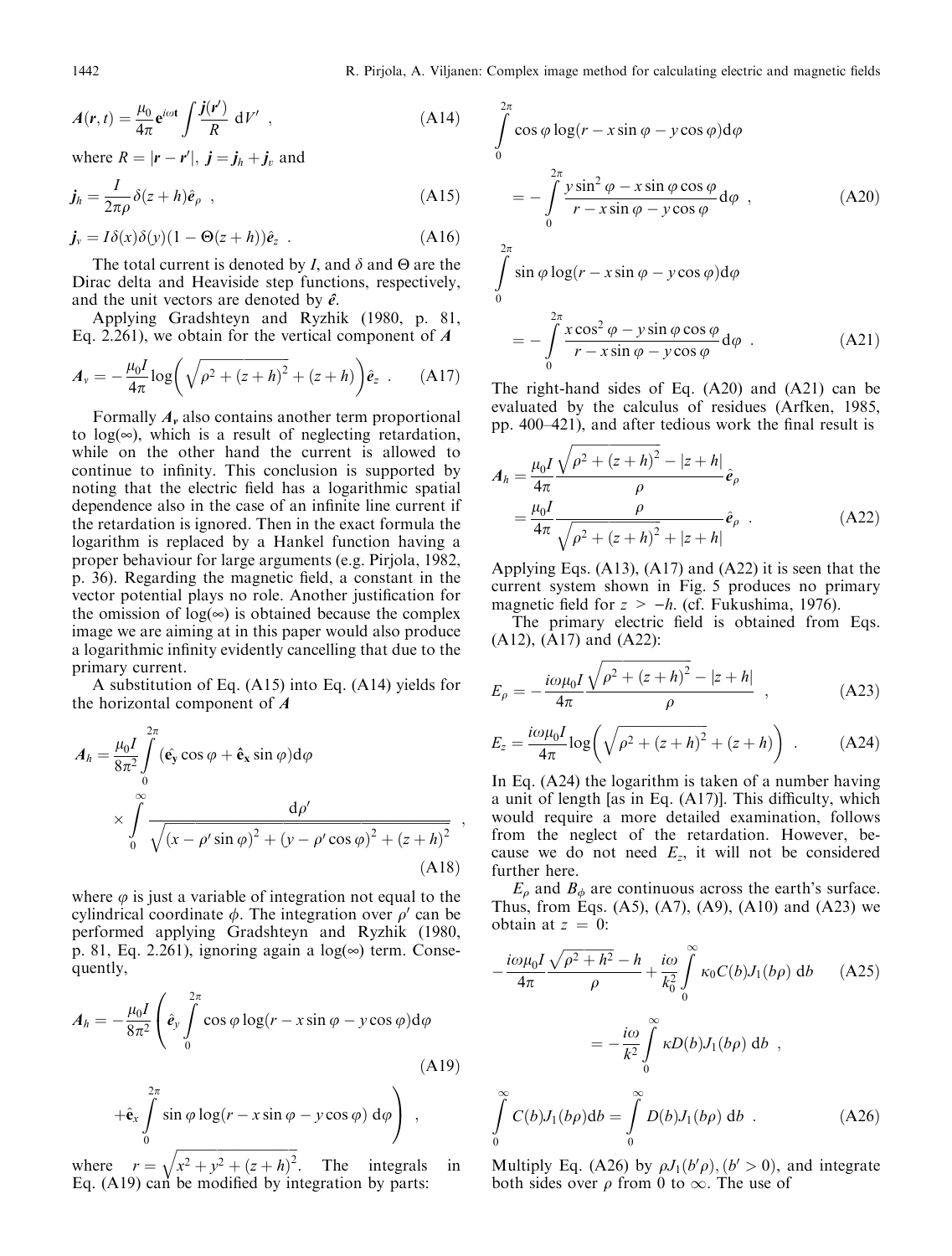R. Pirjola, A. Viljanen: Complex image method for calculating electric and magnetic fields 1443

$$
\int_{0}^{\infty} J_{\nu}(pq) J_{\nu}(p'q) q dq = \frac{\delta(p-p')}{p} , \qquad (A27)
$$

where  $v > -1/2$ , and p and p' are real (Arfken, 1985, p. 594), shows that  $C(b) = D(b)$ . We may now substitute  $C(b)$  for  $D(b)$  in Eq. (A25), multiply by  $\rho J_1(b'\rho)$ , and integrate over  $\rho$ . Applying Eq. (A27) we obtain

$$
\frac{i\omega}{b'}\left(\frac{\kappa_0}{k_0^2} + \frac{\kappa}{k^2}\right)C(b') = \frac{i\omega\mu_0 I}{4\pi} \int_0^\infty J_1(b'\rho)\left(\sqrt{\rho^2 + h^2} - h\right)d\rho
$$
\n(A28)

The term resulting from  $-hJ_1(b'\rho)$  on the right-hand side of Eq. (A28) is integrated using Gradshteyn and Ryzhik (1980, p. 665, Eq. 6.511.1). The other term is integrated by parts noting that  $J_1$  is the negative derivative of  $J_0$ . The substitution of the upper limit  $\rho$  $=\infty$  gives an indefinite value but, as in the case of logarithmic infinities above, we ignore it by considering it to be caused by the neglect of the retardation. This procedure leads to an integral that can be calculated using Gradshteyn and Ryzhik (1980, p. 682, Eq. 6.554.1), and Eq. (A28) yields

$$
D(b') = C(b') = \frac{\mu_0 I}{4\pi} k_0^2 k^2 \frac{e^{-hb'}}{b'(k^2 \kappa_0 + k_0^2 \kappa)} \quad . \tag{A29}
$$

Equations  $(A5)$ – $(A11)$  and  $(A23)$  now permit the determination of the electromagnetic field at any point below the ionosphere  $(z > -h)$ . At the earth's surface

$$
E_{\rho} = -\frac{i\omega\mu_0 I}{4\pi} \int_{0}^{\infty} \frac{k_0^2 \kappa e^{-hb}}{b(k^2 \kappa_0 + k_0^2 \kappa)} J_1(b\rho) db , \qquad (A30)
$$

$$
B_{\phi} = \frac{\mu_0 I}{4\pi h} \int_0^{\infty} \frac{hk_0^2 k^2 e^{-hb}}{b(k^2 \kappa_0 + k_0^2 \kappa)} J_1(b\rho) db .
$$
 (A31)

Equations (A30) and (A31), in which the integrals are dimensionless, show that the total magnetic and horizontal electric field due to the current system of Fig. 5 are not strictly zero. In both equations the integrands are proportional to the square of the propagation constant  $k_0$  of the air, whose setting equal to zero is equivalent to the neglecting the displacement currents or retardation. This indicates that the integrands are small, making the values of the integrals, and consequently  $E<sub>o</sub>$ and  $B_{\phi}$ , also small. However, a proof would require a more careful analysis of the integrals, which we did numerically, and we found that

$$
B_{\phi} \ll \mu_0 I / h \text{ and } E_{\rho} \ll \omega \mu_0 I \quad , \tag{32}
$$

where the ratios between the left-hand and right-hand sides of these inequalities are roughly speaking in the order of  $(k_0/k)^2$  implying that  $E_\rho$  and  $B_\phi$ , are zero in practice.

We also made a numerical test in which a current system similar to that shown in Fig. 5 was constructed of thirty ``U''-shaped electrojet systems of the type

presented in Fig. 1. One end of each electrojet was at (0, 0,  $-h$ ) and the other end lay on a horizontal circle at 12 $\degree$ separation. Thus, one of the field-aligned currents of each "U"-shaped system coincided forming the vertical current in Fig. 5. Having the point of observation close to the origin, the other field-aligned currents did not have an essential effect. For the earth structure we used the "Central Finland Model" consisting of six layers (Viljanen et al., 1993). The total current intensity was 1 MA, the height and the length of the electrojets were 110 and 1500 km, and the point of observation was located at the earth's surface at a distance of about 150 km from the origin. The period considered was 60 s. The electromagnetic field was calculated exactly, and it was found that the horizontal electric field was very small, a few  $mV/km$ , and the magnetic field was also extremely small, about 1 nT. This supports the conclusion that the current system depicted in Fig. 5 does not give rise to (practically) any horizontal electric or any magnetic field at the earth's surface.

Because the current system of Fig. 5 creates no magnetic or horizontal electric field it can be added to any current system without affecting these fields. Doing this at both ends of the electrojet presented in Fig. 1 leads to the system shown in Fig. 2. Thus we have arrived at an equivalent purely horizontal current distribution that may be substituted for a finite electrojet supplemented by vertical field-aligned currents (as far as we are not interested in the vertical electric field component).

Acknowledgements. Topical Editor D. Alcaydé thanks A. Agarwal and N. Olsen for their help in evaluating this paper.

#### References

- Amm, O., Direct determination of the local ionospheric Hall conductance distribution from two-dimensional electric and magnetic field data: application of the method using models of typical ionospheric electrodynamic situations. J. Geophys. Res., 100, 21473-21488, 1995.
- Amm, O., Ionospheric elementary current systems in spherical coordinates and their application J. Geomagn. Geolectr., 49, 947±955, 1997.
- Arfken, G., Mathematical methods for physicists, 3 Edn., Academic Press, New York, 1985.
- Bannister, P. R., Applications of complex image theory, Radio Sci., **21**, 605–616, 1986.
- Boteler, D. H., and R. J. Pirjola, The complex-image method for calculating the magnetic and electric fields produced at the surface of the Earth by the auroral electrojet, Geophys. J. Int., 132, 1, 31-40, 1998.
- Boteler, D. H., R. J. Pirjola, and H. Nevanlinna, The effects of geomagnetic disturbances on electrical systems at the earth's surface, Adv. Space Res., in press, 1998.
- Fukushima, N., Generalized theorem for no ground magnetic effect of vertical currents connected with Pedersen currents in the uniform-conductivity ionosphere, Rep. Ionosphere Space Res. Jpn., 30, 1/2, 35-40, 1976.
- Gradshteyn, I. S., and I. W. Ryzhik, Table of integrals, series, and products, Academic Press, New York, 1980.
- Häkkinen, L., and R. Pirjola, Calculation of electric and magnetic fields due to an electrojet current system above a layered earth, Geophysica, 22, 31-44, 1986